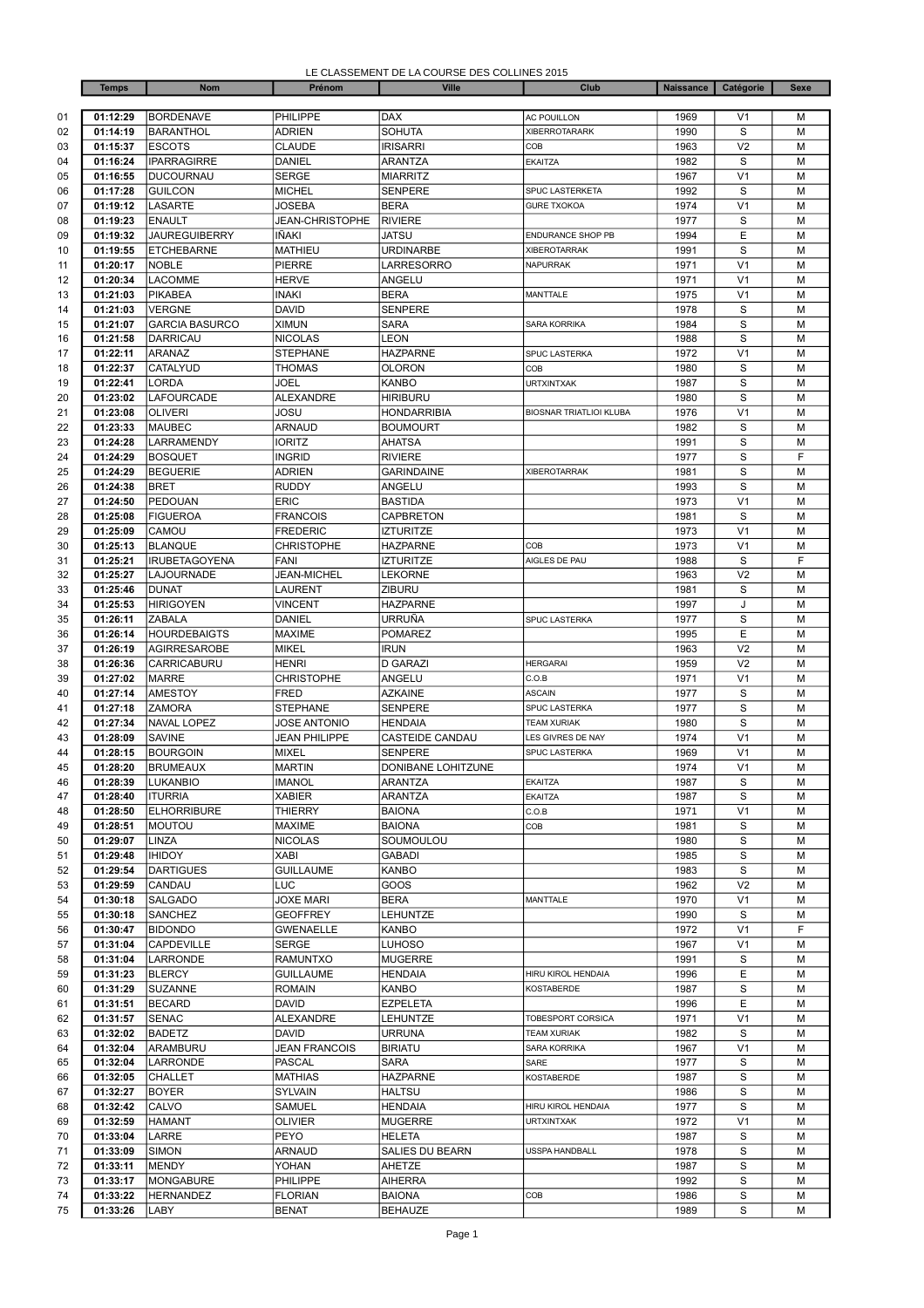| 76                                     | 01:33:30 | <b>MOLINA</b>           | <b>JEAN-PIERRE</b> | <b>MEES</b>           |                          | 1970 | V <sub>1</sub> | M |
|----------------------------------------|----------|-------------------------|--------------------|-----------------------|--------------------------|------|----------------|---|
| 77                                     | 01:33:33 | <b>JEZEQUELIOU</b>      | <b>THIERRY</b>     | MAULE                 |                          | 1969 | V <sub>1</sub> | M |
| 78                                     | 01:33:37 | <b>SUHUBIETTE</b>       | <b>BERNARD</b>     | ST GEOURS DE MARENNE  | <b>AC POUILLON</b>       | 1962 | V <sub>2</sub> | M |
|                                        | 01:33:50 |                         |                    |                       |                          |      |                |   |
| 79                                     |          | <b>ETCHECOPAR</b>       | <b>DAVID</b>       | <b>BARKOXE</b>        |                          | 1987 | S              | M |
| 80                                     | 01:34:04 | <b>LAUGIER</b>          | MARIE-NOËLLE       | <b>ITSASU</b>         |                          | 1971 | V <sub>1</sub> | F |
| 81                                     | 01:34:12 | AROCENA                 | JULIEN             | ZIBURU                |                          | 1979 | S              | M |
| 82                                     | 01:34:14 | <b>NEGUELOUA</b>        | <b>SEBASTIEN</b>   | <b>GAMARTE</b>        | <b>EUSKAL RAID</b>       | 1992 | S              | M |
|                                        |          |                         |                    |                       |                          |      |                |   |
| 83                                     | 01:35:26 | <b>BELLECAVE</b>        | J-PHILLIPPE        | <b>LEKORNE</b>        | <b>URTXINTXAK</b>        | 1966 | V <sub>2</sub> | M |
| 84                                     | 01:35:55 | <b>GUILHOU</b>          | J.M                | <b>BASSUSARI</b>      | BO                       | 1963 | V <sub>2</sub> | M |
| 85                                     | 01:36:15 | <b>LARRONDO</b>         | JULIEN             | <b>MEHAINE</b>        | <b>DENEK BAT PILOTAN</b> | 1992 | S              | M |
|                                        |          | <b>LASSALLE</b>         | <b>GILLES</b>      |                       |                          | 1970 | V <sub>1</sub> | M |
| 86                                     | 01:36:27 |                         |                    | <b>HENDAIA</b>        |                          |      |                |   |
| 87                                     | 01:36:56 | POCHELU                 | <b>XAVIER</b>      | <b>LEKORNE</b>        |                          | 1963 | V <sub>2</sub> | M |
| 88                                     | 01:36:56 | MENDIBURU               | <b>GERARD</b>      | <b>LEKORNE</b>        |                          | 1968 | V <sub>1</sub> | M |
| 89                                     | 01:37:06 | LUGUET                  | <b>CEDRIC</b>      | LUHUSO                | <b>BAZTANDARRAK</b>      | 1976 | V <sub>1</sub> | M |
|                                        |          |                         |                    |                       |                          |      |                |   |
| 90                                     | 01:37:09 | <b>SAUFFINNEAU</b>      | JOSE               | <b>GUIXUNE</b>        |                          | 1970 | V <sub>1</sub> | M |
| 91                                     | 01:37:16 | <b>HARTE</b>            | SEBASTIEN          | ST PIERRE DU MONT     | TRIATHLON CLUB MONTOIS   | 1976 | V <sub>1</sub> | M |
| 92                                     | 01:37:20 | <b>BERNARD</b>          | JEREMY             | <b>MIARRITZE</b>      |                          | 1988 | S              | M |
| 93                                     | 01:37:32 |                         |                    |                       |                          | 1988 | S              |   |
|                                        |          | <b>BEGUERIE</b>         | <b>LAURENT</b>     | <b>SOHUTA</b>         |                          |      |                | M |
| 94                                     | 01:37:42 | Hirigoyen               | <b>DAVID</b>       | <b>BAIONA</b>         |                          | 1973 | V <sub>1</sub> | M |
| 95                                     | 01:37:45 | <b>LARRAMENDY</b>       | JEROME             | <b>MARTXUTA</b>       | COB                      | 1975 | V <sub>1</sub> | M |
| 96                                     | 01:37:55 | <b>GARAT</b>            | <b>FRANTXOA</b>    | ARMENDARITZE          |                          | 1990 | S              | M |
|                                        |          |                         |                    |                       |                          |      |                |   |
| 97                                     | 01:37:56 | <b>LAFITTE</b>          | <b>NICOLAS</b>     | <b>IZTURITZE</b>      |                          | 1980 | S              | M |
| 98                                     | 01:37:56 | <b>CHANCEREL</b>        | <b>CLAIRE</b>      | <b>DAX</b>            | US DAX                   | 1964 | V <sub>2</sub> | F |
| 99                                     | 01:38:13 | LARRABURU               | <b>MARIE LAURE</b> | <b>BAIONA</b>         | COB                      | 1979 | S              | F |
| 100                                    | 01:38:26 | <b>CLEDON</b>           | LAURENT            | <b>BEHAUZE</b>        |                          | 1989 | S              | M |
|                                        |          |                         |                    |                       |                          |      |                |   |
| 101                                    | 01:38:28 | <b>SALLOT DE NOYERS</b> | <b>MARIKA</b>      | PAU                   |                          | 1986 | S              | F |
| 102                                    | 01:38:29 | MORENO                  | <b>ANTHONY</b>     | <b>ST GAUBERS</b>     | BILLERE ATHLETIC CLUB    | 1974 | V <sub>1</sub> | M |
| 103                                    | 01:38:29 | <b>FAZILLEAU</b>        | <b>ERIC</b>        | <b>HENDAIA</b>        | HIRU KIROL HENDAIA       | 1965 | V <sub>2</sub> | M |
|                                        |          |                         |                    |                       |                          |      |                |   |
| 104                                    | 01:38:46 | <b>UHART</b>            | <b>SERGE</b>       | <b>HOSTA</b>          |                          | 1974 | V <sub>1</sub> | M |
| 105                                    | 01:39:07 | <b>GASCUE</b>           | ARGITXU            | <b>BANKA</b>          |                          | 1991 | S              | F |
| 106                                    | 01:39:15 | <b>CHARVET</b>          | <b>STEPHANE</b>    | <b>LEHUNTZE</b>       | COB                      | 1971 | V <sub>1</sub> | M |
|                                        |          |                         |                    |                       |                          |      |                | M |
| 107                                    | 01:39:16 | <b>CAMBERABERO</b>      | <b>GREGORY</b>     | <b>BOKALE</b>         | COB                      | 1982 | S              |   |
| 108                                    | 01:39:17 | LABAYRADE               | <b>GUILLAUME</b>   | <b>BIDARTE</b>        | MENDITALDE               | 1979 | S              | M |
| 109                                    | 01:39:22 | <b>DARTIGUELONGUE</b>   | <b>CYRILLE</b>     | <b>BAIONA</b>         |                          | 1983 | S              | M |
|                                        | 01:39:45 | DELAS                   | <b>NICOLAS</b>     | <b>AHURTI</b>         |                          | 1989 | S              | M |
| 110                                    |          |                         |                    |                       |                          |      |                |   |
| 111                                    | 01:40:09 | <b>FRETZ</b>            | LAURE              | SALIES DE BEARN       |                          | 1978 | S              | F |
| 112                                    | 01:40:12 | <b>DARGUY</b>           | <b>DAVID</b>       | <b>EZPELETA</b>       | <b>NAPURRAK</b>          | 1991 | S              | M |
| 113                                    | 01:40:13 | <b>CABANNE</b>          | <b>CEDRIC</b>      | MAULE                 |                          | 1990 | S              | M |
|                                        |          |                         |                    |                       |                          |      |                |   |
| 114                                    | 01:40:15 | ARAUJO                  | <b>ANTHONY</b>     | <b>ONDRES</b>         |                          | 1990 | S              | M |
| 115                                    | 01:40:41 | <b>DEMIS - EVERITT</b>  | <b>AGNES</b>       | JATSU                 |                          | 1976 | V <sub>1</sub> | F |
| 116                                    | 01:41:16 | <b>EYHERABIDE</b>       | <b>BENAT</b>       | ANHAUZE               |                          | 1991 | S              | M |
|                                        |          |                         |                    |                       |                          |      |                |   |
| 117                                    | 01:41:21 | <b>FERHANE</b>          | <b>CLAIRE</b>      | St VINCENT DE TYROSSE |                          | 1977 | S              | F |
| 118                                    | 01:41:30 | <b>ORLHAC</b>           | JEAN-MARIE         | <b>HAZPARNE</b>       | <b>URTXINTXAK</b>        | 1969 | V <sub>1</sub> | M |
| 119                                    | 01:41:43 | LABORDE                 | <b>DAVID</b>       | <b>ORAGARRE</b>       |                          | 1978 | S              | M |
|                                        |          |                         |                    |                       |                          |      |                |   |
| 120                                    | 01:41:58 | <b>FAYET</b>            | <b>MICHEL</b>      | <b>URKETA</b>         | FOULEE ARDANAVY          | 1967 | V <sub>1</sub> | M |
| 121                                    | 01:42:08 | COURAU                  | LOIC               | <b>MUGERRE</b>        |                          | 1973 | V <sub>1</sub> | M |
| 122                                    | 01:42:19 | <b>FLEURY</b>           | YANNICK            | <b>LEHUNTZE</b>       |                          | 1970 | V <sub>1</sub> | M |
| 123                                    | 01:42:26 | PERIN                   | <b>ERIC</b>        | <b>URKETA</b>         |                          | 1966 | V <sub>2</sub> | м |
|                                        |          |                         |                    |                       |                          |      |                |   |
| 124                                    | 01:42:28 | <b>BEGUE</b>            | <b>MICHEL</b>      |                       |                          |      |                |   |
| 125                                    | 01:42:36 | LABAT                   |                    | <b>LARRESORO</b>      | PBA TRAIL                | 1972 | V1             | M |
| 126                                    | 01:42:48 |                         | <b>BERNADETTE</b>  | <b>KANBO</b>          | ÑAPURRAK                 | 1958 | V <sub>2</sub> | F |
|                                        |          |                         |                    |                       |                          |      |                |   |
| 127                                    |          | LARRE                   | JEAN-MICHEL        | <b>ZURAIDE</b>        |                          | 1966 | V <sub>2</sub> | М |
|                                        | 01:42:55 | LARRONDE                | <b>AMAIA</b>       | <b>MUGERRE</b>        |                          | 1995 | Ε              | F |
|                                        | 01:43:10 | <b>SANCHEZ</b>          | JEAN               | <b>BASUSARRI</b>      |                          | 1981 | S              | M |
|                                        | 01:43:19 | GORGE                   | <b>BENOIT</b>      | DONIBANE LOHITZUNE    |                          | 1991 | S              | M |
|                                        |          |                         |                    |                       |                          |      |                |   |
|                                        | 01:43:26 | ALBUCHER                | <b>BENJAMIN</b>    | <b>BAIONA</b>         |                          | 1982 | S              | M |
|                                        | 01:43:33 | <b>BARREYRE</b>         | <b>CHRISTOPHE</b>  | <b>SOUSTONS</b>       |                          | 1979 | S              | М |
|                                        | 01:43:33 | <b>TEIXERA</b>          | <b>MICHEL</b>      | <b>LEKORNE</b>        |                          | 1973 | V <sub>1</sub> | M |
| 128<br>129<br>130<br>131<br>132<br>133 | 01:44:37 | JAMET                   | <b>PASCALE</b>     | <b>KANBO</b>          | <b>ÑAPURRAK</b>          | 1968 | V <sub>1</sub> | F |
|                                        |          |                         |                    |                       |                          |      |                |   |
| 134                                    | 01:45:19 | <b>VEDERE</b>           | <b>PASCAL</b>      | <b>MUGERRE</b>        | FREE RUNNERS LE CLUB     | 1962 | V <sub>2</sub> | M |
| 135                                    | 01:45:23 | BOSCQ                   | DANIEL             | <b>BESKOITZE</b>      | <b>OAK TEAM</b>          | 1986 | S              | М |
| 136                                    | 01:45:38 | DARRICAU                | <b>HERVE</b>       | <b>AINHOA</b>         |                          | 1966 | V <sub>1</sub> | M |
|                                        |          |                         |                    |                       |                          |      |                |   |
|                                        | 01:46:43 | SANCHEZ CAMPERO         | SALVADOR           | <b>BAIONA</b>         | COB                      | 1988 | S              | М |
| 137<br>138                             | 01:46:44 | <b>GIMOND</b>           | <b>GREGORY</b>     | <b>TARNOS</b>         | COB                      | 1974 | V <sub>1</sub> | М |
|                                        | 01:47:39 | DANDRIEU                | <b>DAMIEN</b>      | <b>BAIONA</b>         |                          | 1974 | V <sub>1</sub> | М |
| 139<br>140                             | 01:47:47 | CASTRO                  | <b>RAPHAEL</b>     | <b>HAZPARNE</b>       |                          | 1970 | V <sub>1</sub> | M |
|                                        |          |                         |                    |                       |                          |      |                |   |
|                                        | 01:48:05 | LAGRANGE                | <b>VINCENT</b>     | <b>TARNOS</b>         |                          | 1976 | V <sub>1</sub> | M |
| 142                                    | 01:48:09 | LARRE                   | <b>MATTHIEU</b>    | <b>ZURAIDE</b>        |                          | 1994 | Ε              | M |
|                                        | 01:48:18 | <b>ERRANDONEA</b>       | PHILIPPE           | <b>SENPERE</b>        |                          | 1990 | S              | M |
|                                        |          |                         |                    |                       |                          |      |                |   |
|                                        | 01:48:50 | LARRERE                 | <b>BENAT</b>       | <b>POMAREZ</b>        |                          | 1966 | V <sub>1</sub> | М |
|                                        | 01:48:56 | <b>ESCONOBIET</b>       | <b>ROMAIN</b>      | <b>TARNOS</b>         |                          | 1994 | E              | М |
| 141<br>143<br>144<br>145<br>146        | 01:48:57 | DICHARRY                | <b>CYRIL</b>       | LABENNE               | <b>VTT LABENNE</b>       | 1982 | S              | M |
|                                        |          |                         |                    |                       | COB                      |      |                |   |
|                                        | 01:49:16 | ADRILLON                | AMANDINE           | <b>HASTINGUES KIK</b> |                          | 1985 | S              | F |
| 147<br>148                             | 01:49:33 | <b>HIRIGOYEN</b>        | <b>THOMAS</b>      | <b>BESKOITZE</b>      |                          | 1992 | S              | M |
|                                        | 01:49:33 | <b>BERHONDE</b>         | SONIA              | <b>BAIONA</b>         |                          | 1986 | S              | F |
| 149                                    | 01:49:34 |                         |                    |                       |                          |      |                | М |
| 150                                    |          | <b>RISTAT</b>           | JEREMIE            | <b>BAIONA</b>         |                          | 1986 | S              |   |
| 151                                    | 01:49:39 | <b>GAUTREAU</b>         | MANUEL             | <b>HENDAIA</b>        |                          | 1976 | V <sub>1</sub> | М |
| 152                                    | 01:49:41 | <b>MELVILLON</b>        | <b>JEAN MARC</b>   | <b>HASTINGUES</b>     |                          | 1960 | V <sub>2</sub> | М |